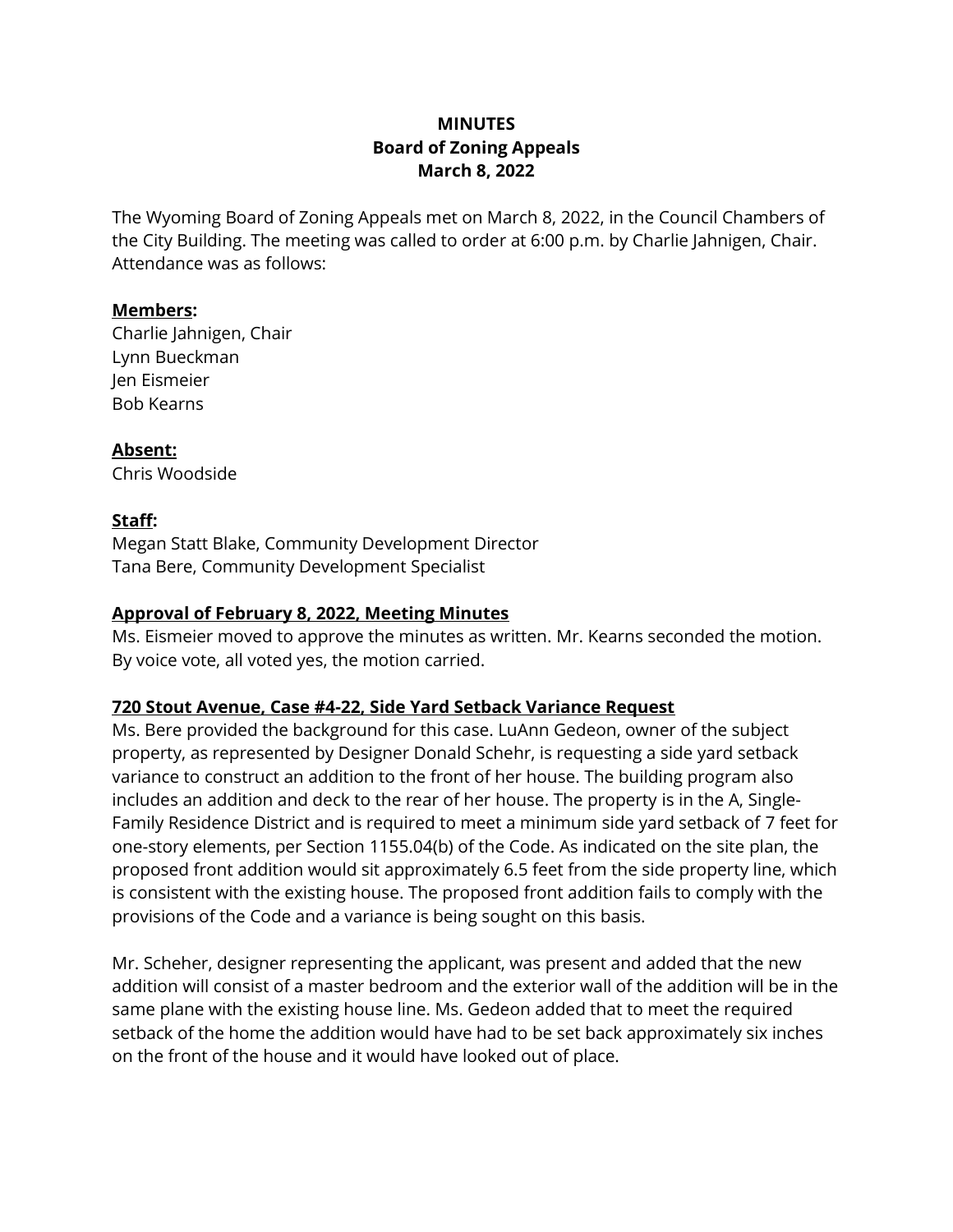Mr. Bueckman asked clarification if the new siding will match the existing. Ms. Gedeon stated that all the siding will be replaced.

Mr. Jahnigen asked if any of the neighbors that were notified provided feedback. Ms. Bere stated that Denny Kraus reviewed the plans but made no comments, he was simply curious about what was being done.

Mr. Kearns asked clarification of how far out the proposed addition will sit from the existing front wall of the home. Mr. Scheher stated that the addition will sit 10' from the front of the house.

With no further questions from the members or discussion, Mr. Bueckman moved to approve the request for variance as submitted. Mr. Kearns seconded the motion. By roll call vote, 4-0, all voted yes, the motion carried.

# **96 Burns Avenue, Case #5-22, Side Yard Setback Variance Request**

Ms. Statt Blake provided the background for this case. Coral and Nicholas Dill, owners of the subject property, as represented by Architect Sara Aschliman, are requesting a side yard variance to construct an addition to the rear of their home. The property is in the A, Single-Family Residence District and is required to meet a side yard setback of 12' for twostory elements of the house, per Section §1155.04(b) of the Code. As shown, the proposed addition would be 9'-10" from the northern side property line. The proposed addition fails to comply with this setback requirement and a variance is being sought on this basis.

It was noted that this is a contributing property within the Village Historic District and has been reviewed and approved by the Historic Preservation Commission and Architectural Review Board (HPC-ARB), under the provisions of Chapter 1336 of the Wyoming Codified Ordinances (*Historic Review*).

Ms. Aschliman stated that before applying for the variance several alternative options were considered including an attached garage and an addition above the single-story den, but were rejected due to increased cost, increased front façade change, and increased paved land. Moving the footprint of the addition to the south to avoid the side yard setback infringement was also considered but was found undesirable as it would either sacrifice interior space, shift the new massing too far off-center from the existing structure, or create an elongated new form that would be unbalanced with the original home. The plan before the Board now reflects the smallest and simplest solution to meet the clients' needs with the most minimal impact to the existing property.

Ms. Eismeier asked how the stormwater will be managed. Ms. Aschliman stated that to the north, there are two sets of gutters that the addition will tie into and will continue to run out to Burns Avenue as is the current design. Ms. Eismeier commented that the addition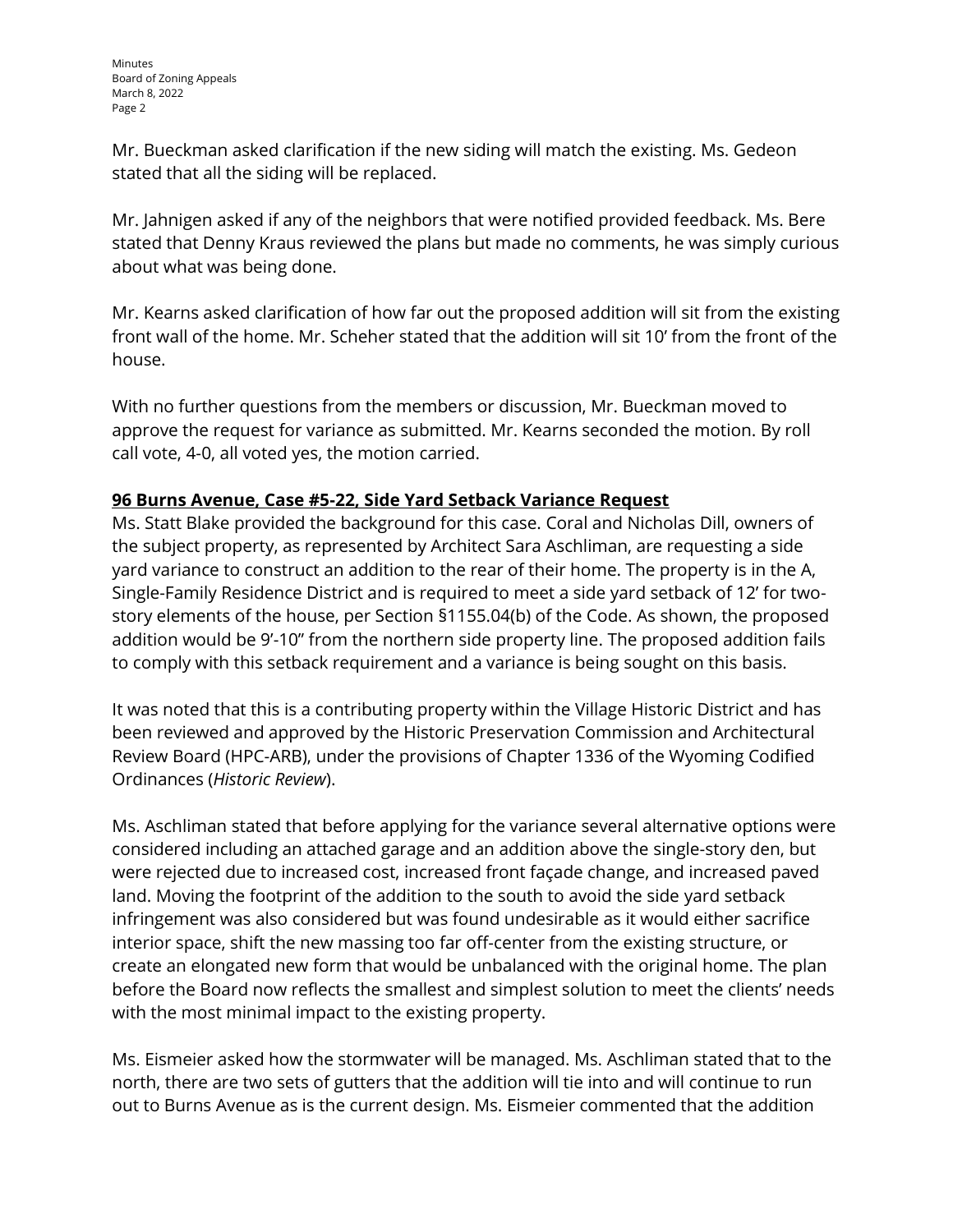will add additional storm water to the City's existing system and this new amount of storm water volume warrants learning how it will be managed. Ms. Aschliman added that the north side of the addition would be the biggest concern as it is the closest elevation to the neighbors. Ms. Statt Blake clarified that generally, the City allows curb cuts for downspouts to daylight into the street. Tapping into the City's existing storm sewer lines is a very complex process, but it is something that could be reviewed.

Mr. Jahnigen asked if any neighbors who were notified of the meeting provided feedback. Ms. Statt Blake stated that no comments were received.

Ms. Eismeier asked clarification if the concrete wheel strips will be removed from the driveway. Ms. Aschliman stated that the existing wheel path driveway will be replaced with a larger paved area. Mr. Dill added that the Historic Preservation Commission asked if he would be willing to plant landscaping materials on the south side of the driveway before it widens, and he agreed as it would be beneficial to controlling the additional storm water that a fully paved driveway may generate. Ms. Eismeier added that the proposed improvements to the house will add value.

With no further questions from the members or discussion, Mr. Kearns moved to approve the request for variance as submitted. Mr. Bueckman seconded the motion. By roll call vote, 4-0, all voted yes, the motion carried.

# **915 Reily Road, Case #6-22, Front Yard Fence Variance Request**

Ms. Bere provided the background. Mr. Bretton Lammi, occupant of the subject property, with permission from the property owner Jeffrey A. Wiater, Trustee, is requesting a variance to construct a fence within the limits of the front yard along Oliver Court. The property is in the AA, Single-Family Residence District. Section 1183.09(a)(4) of the Code allows non-enclosing decorative fences without gates, that do not exceed 25% of the length of the front lot line or of the portion of a side lot line forward of the actual front building line, that do not exceed four feet in height to be placed within the limits of the front yard. As indicated on the site plan, the proposed enclosing non-decorative privacy fence is 6 feet in height and is forward of the front building line facing Oliver Court. The project also includes constructing a split rail fence along the northern property line. The proposed privacy fence fails to comply with the provisions of the Code and a variance is being sought on this basis.

Ms. Bere added that the City has received numerous comments from the neighbors on the proposed fence along Oliver Court and none of the feedback received was positive or was in favor of the proposal.

Mr. Lammi addressed the Members and added that the house belonged to his parents and he and his wife moved in to care for his mother. He stated that he would like to erect the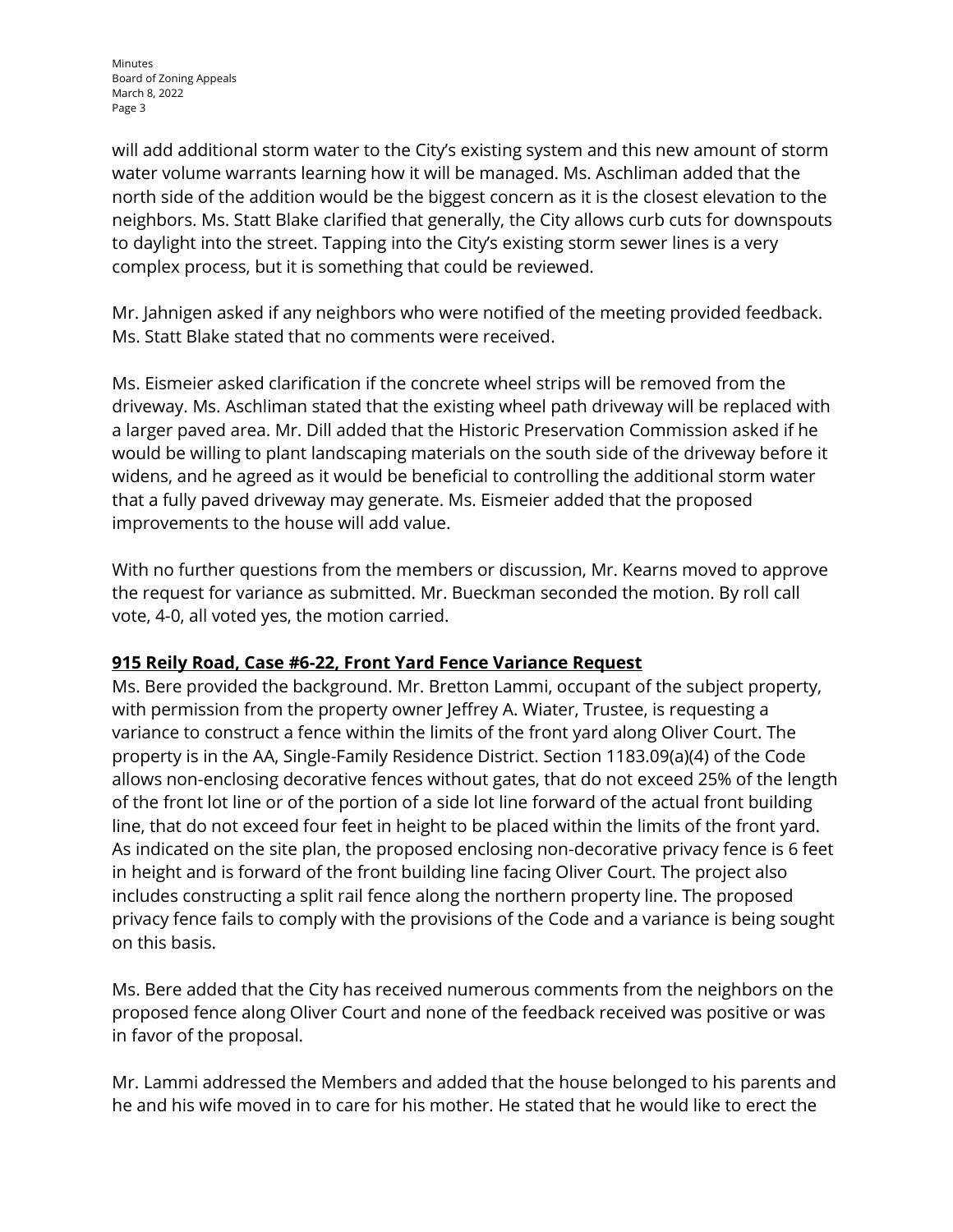Minutes Board of Zoning Appeals March 8, 2022 Page 4

fence to allow his dogs to exercise while not being on a leash. The proposed privacy fence would be set back 25 feet from the property line along Oliver Court rather than the 55 feet required by the Code.

Mrs. Judith Van Ginkle, 516 Oliver Court, was present and stated that she has lived in her house since 1970 and prior to that she had lived on Fleming Road since 1960. She stated that in speaking for all her neighbors when talking about the aesthetics of the large fence proposal, all the neighbors have had dogs and fences, but they have had split rail fences with wire which is a lot different than a solid privacy fence. She appreciates the opportunity to provide comments to the Board and that she and her neighbors were able to express their opposition to these major changes on a very small cul-de-sac street. She does not want to see a large, solid fence as the first thing visible on Oliver Court.

Mr. Jahnigen asked the applicants if other methods for maintaining the dogs have been considered other than a fence. Mr. Lammi stated that he considered an invisible fence, but he felt that his dogs would constantly bark at pedestrians and other dogs walking by. He added that he felt that his dogs could likely break through the invisible fence to fight other dogs walking by.

Mr. Kearns asked clarification if there are many dogs living nearby. Mr. Lammi stated that there are many dog owners walking their dogs along Reily Road, but many do not walk down Oliver Court because it is a dead-end street. Mr. Kearns asked Mr. Lammi if his dogs are aggressive enough that they bark at everything. Mr. Lammi stated that the dogs generally do not bark at people alone but rather people who are walking other dogs. Mr. Kearns asked the applicants if they have considered planting a landscaping area with tall plantings in front of the proposed privacy fence to soften the appearance. Mr. Lammi stated that he plans to landscape in front of the fence along the street facing side however the planning materials have not yet been selected.

Mr. Jahnigen asked for clarification with respect to the request that the fence is to be placed 25' back from the curb. He noted that the Board has received six letters from neighbors opposed to the proposal, which has never happened before. He asked the applicants if the fence could be pushed back further than the proposed 25'. Mr. Lammi stated that if the Board provides a choice of either rejecting the fence proposal or selecting another option, he will select another option.

Ms. Statt Blake commented that in the 1970s, a white fence was installed which pre-dated the Zoning Code. There is a pool in the back yard which also predates the Zoning Code as well. Mr. Jahnigen stated that, in his opinion, the proposed fence is very utilitarian, plain brown in color, and likely the cheapest solution on a highly visible residential intersection. If other fence styles and/or screening mechanisms were looked at, it would likely soften the request before the Board and be more amenable with the neighbors as well. The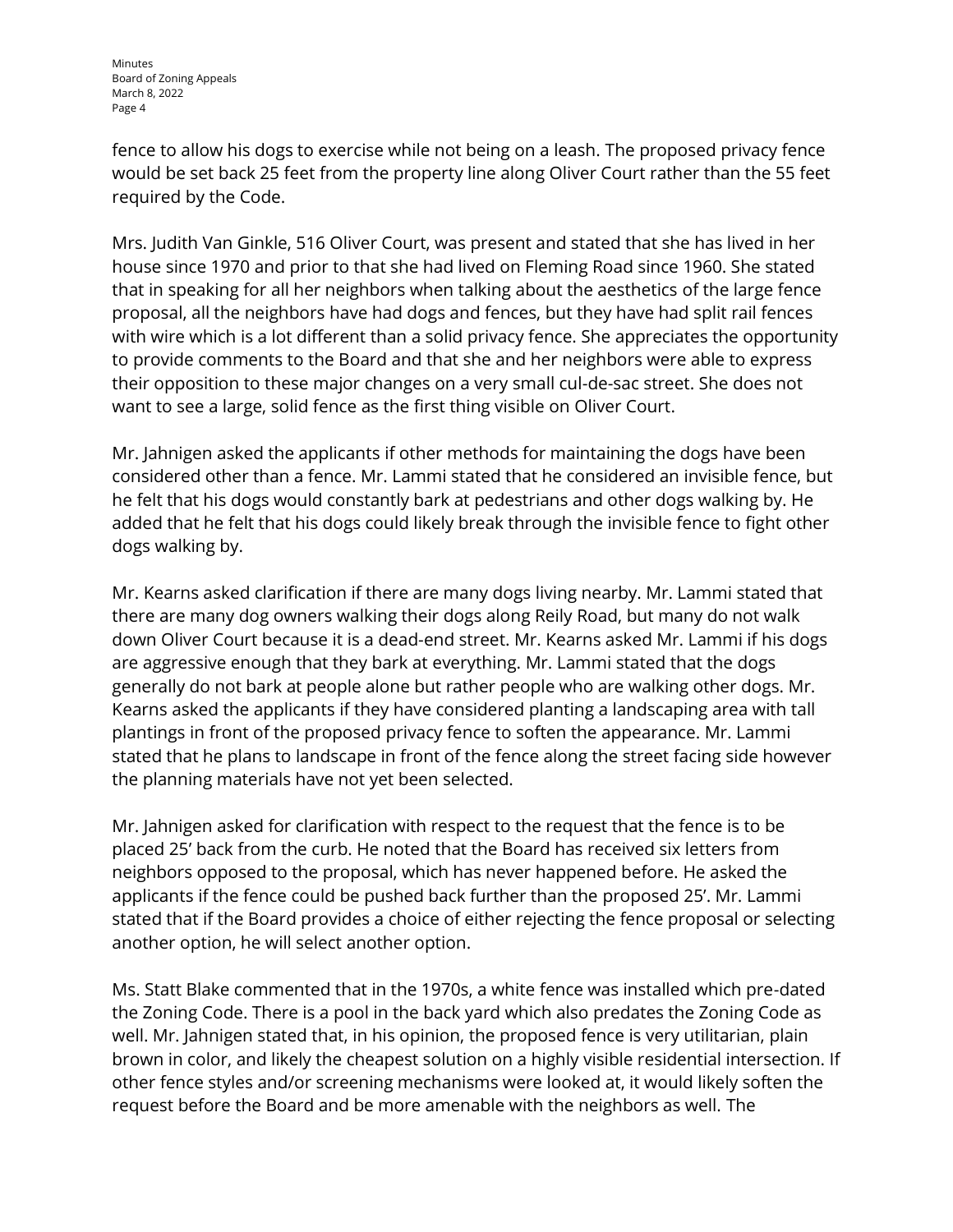landscaping does not have to be installed by a professional; the goal would be the same which would be the screen the fence.

Mr. Bueckman asked what other alternatives might be available given that there are many neighbors expressing concern as to the appearance of the proposed fence. The alternative(s) may go a long way to settling the concerns of the neighbors. Mr. Jahnigen added that the height of the fence, as well as its appearance, is also a concern. Ms. Lammi stated that if the fence were shorter than 6' then the dogs would be able to jump over it. Mr. Lammi stated that if a split rail fence with mesh would be installed it may be an option to consider. Mr. Jahnigen stated that a split rail rather than a privacy fence may be more attractive on this corner intersection. Ms. Statt Blake noted that the location of a fence on the Oliver Court frontage would still need a variance regardless of the type of fence installed, because the property is a corner lot.

Mr. Jahnigen summarized that if the case were tabled for this evening and the applicants returned to the next meeting with a plan for a split rail fence with landscaping between the fence and the curb it would likely avoid a lot of neighbor concerns. The City has never received as many letters of concern from neighbors as it has for this case.

Marilyn Thomas, 510 Oliver Road, was present and addressed the Members. She commented that the applicants have indicated that they need a 6' privacy fence to contain two German Shepherd dogs and stated that she has owned two Doberman Pincers and has always had a split rail fence and has never had a problem with them jumping over her 4' tall fence.

With no further questions or comments, Mr. Kearns moved to table this case until the April 12, 2022, meeting to provide the applicants an opportunity to revise their application. Ms. Eismeier seconded the motion. By roll call vote, 4-0, all voted yes, the motion carried.

# **637 Oak Avenue, Case #7-22, Side and Rear Yard Setback Variance Requests**

Ms. Statt Blake provided the background. Jim Tinkham of Homewood Development, owner of the subject property, is requesting side and rear yard variances to construct a house on the recently re-platted lot at 637 Oak Avenue. The property is in the B, Two-Family Residence District and is required to meet a side yard setback of 12' for two-story elements of the house and a rear yard setback of 30' for two-story elements, per Section 1159.05 of the Code. As shown, the proposed house would be 8.9' from the southern side property line and 22.4' from the rear property line, which fails to comply with the setback requirements. The purpose of this placement is to locate the house outside of the main root area of the significant Oak tree located at the front of property and was a condition of the City's Housing Infill Project, for which Homewood Development was selected following a Request for Proposals. Additionally, as part of the project, the City's Architectural Review Board has reviewed the plans and layout and recommended approval.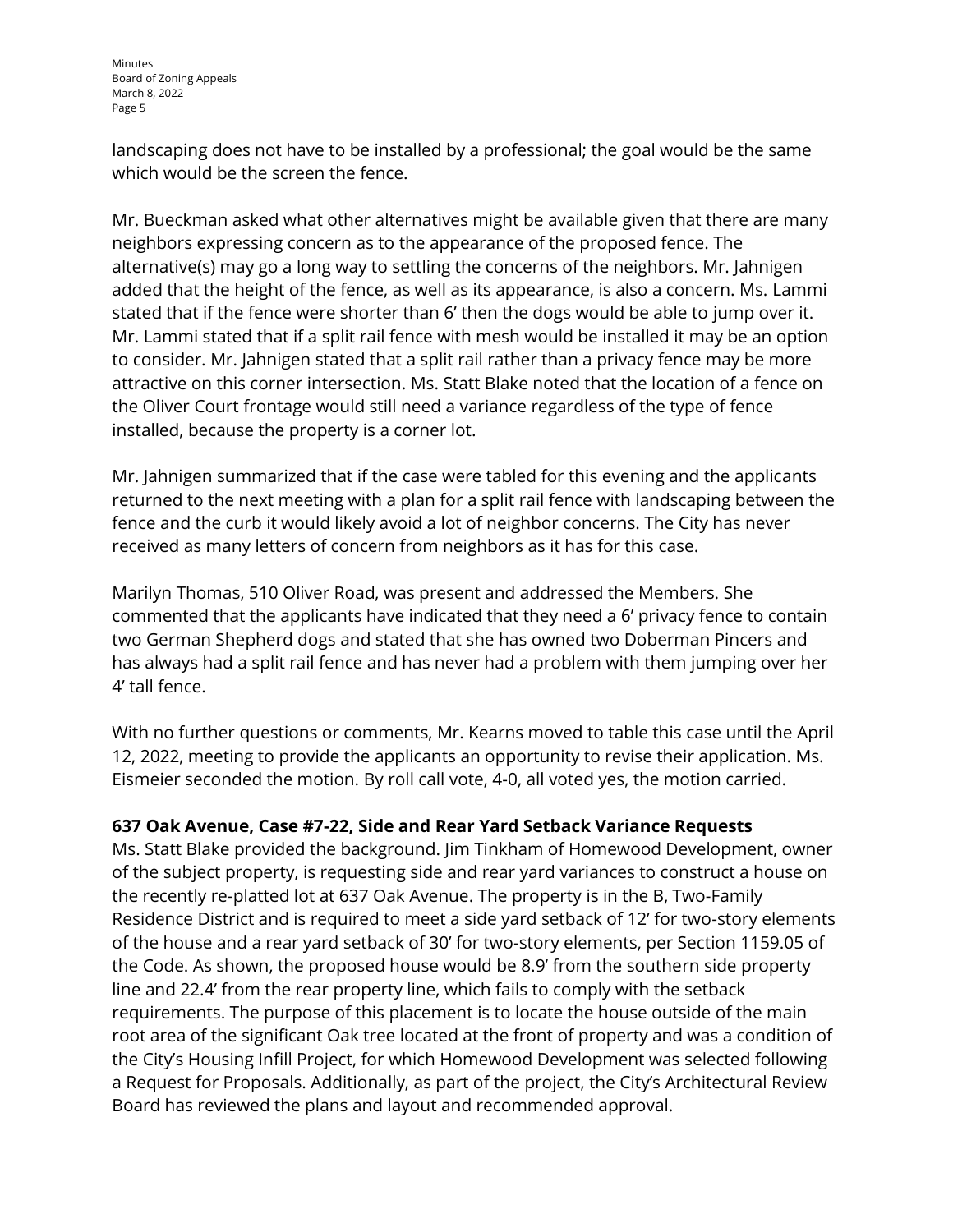Mr. Tinkham was present and added that he submitted a proposal to the City's for its Request for Proposals to develop the two properties on Oak Avenue and his plan was chosen. His house design/type with new, modern amenities was chosen to address prior blight challenges in the area. The two lots are small, and the homes will be small but will have current amenities with enough space to live comfortably but without being tight. He added that he will be doing everything possible to preserve the large Oak tree in the tree lawn area.

Mr. Jahnigen summarized that the request for a variance for 637 Oak Avenue is for the rear yard setback and the variance request for 641 Oak Avenue is for the front yard setback. Mr. Bueckman asked if there have been any comments received from residents who may be affected by the houses on the Grove Avenue side. Ms. Statt Blake stated that all adjacent neighbors were notified. She spoke with the rental property owner on Oak Avenue to the south of 637 Oak Avenue, Amy Christian, who asked questions about storm water runoff, which Mr. Tinkham has addressed with her. Mr. Tinkham added that Ms. Christian stated that she is very happy that construction will soon be starting and she believes that the homes will significantly improve the neighborhood, as she owns several rental units on Oak Avenue.

Mr. Tinkham added that the Architectural Review Board had requested that the proposed home at 641 Oak Avenue be placed closer to Wentworth Avenue to better align with the setbacks of the nearest homes fronting Wentworth. Additionally, the placement of 637 Oak Avenue is such to save the large Oak tree at the front of the lot.

Mr. Bueckman applauded Mr. Tinkham for the work that he has put into the proposal which was laid out very well. Ms. Eismeier commented that she appreciates the endeavors to save the large Oak tree and the front porch appeal of the homes.

With no further questions or comments from the Members, Ms. Eismeier moved to approve the request for variance as submitted. Mr. Bueckman seconded the motion. By roll call vote, 4-0, all voted yes, the motion carried.

### **641 Oak Avenue, Case #8-22, Corner Lot Front Yard Setback Variance Request**

Ms. Statt Blake stated that Jim Tinkham of Homewood Development, owner of the subject property, is requesting a front yard variance to construct a house on the recently re-platted lot at 641 Oak Avenue. The property is in the B, Two-Family Resident District and is a corner lot with frontages on Oak and Wentworth Avenues. The Wentworth Avenue front yard is determined by the existing front yard setback of the residence on the adjoining lot fronting the same street, per Section [1159.05](https://codelibrary.amlegal.com/codes/wyoming/latest/wyoming_oh/0-0-0-20973) of the Code, which is 642 Grove Avenue having a front yard setback of 33.8'. As shown, the proposed house would be 16' feet from the Wentworth right-of-way at its closest point, which fails to comply with this setback requirement. As part